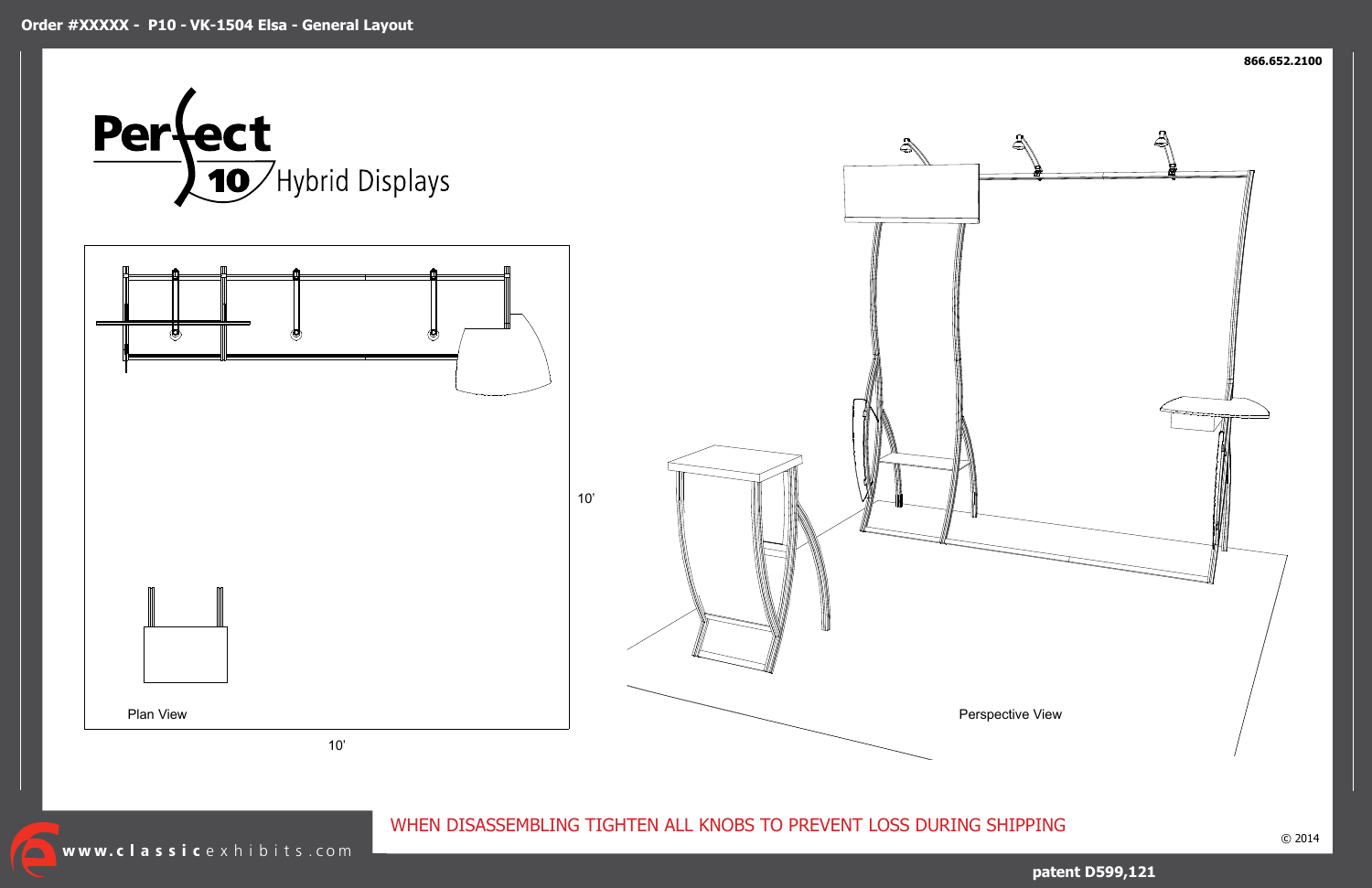© 2014

WHEN DISASSEMBLING TIGHTEN ALL KNOBS TO PREVENT LOSS DURING SHIPPING

www.classicexhibits.com

**Page 1 of 5**

**patent D599,121**





Step stool may be required for assembly.



NOTE: When assembling horizontals they should be placed approximately one inch from TOP and BOTTOM.





 Assure that a good connection is made and tighten to secure.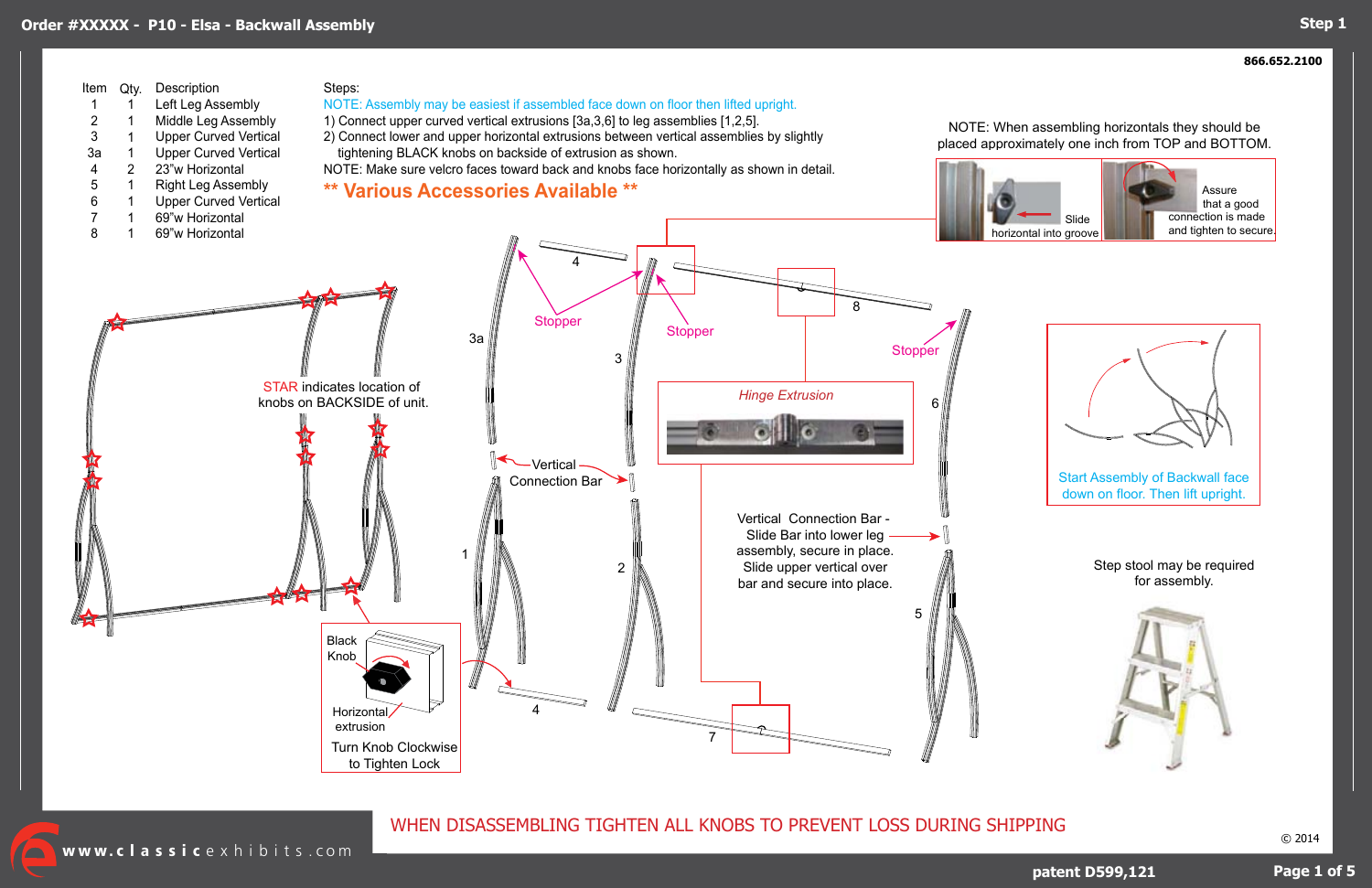

© 2014

# WHEN DISASSEMBLING TIGHTEN ALL KNOBS TO PREVENT LOSS DURING SHIPPING

www.classicexhibits.com

# **Page 2 of 5**

## **Step 2**

## **patent D599,121**

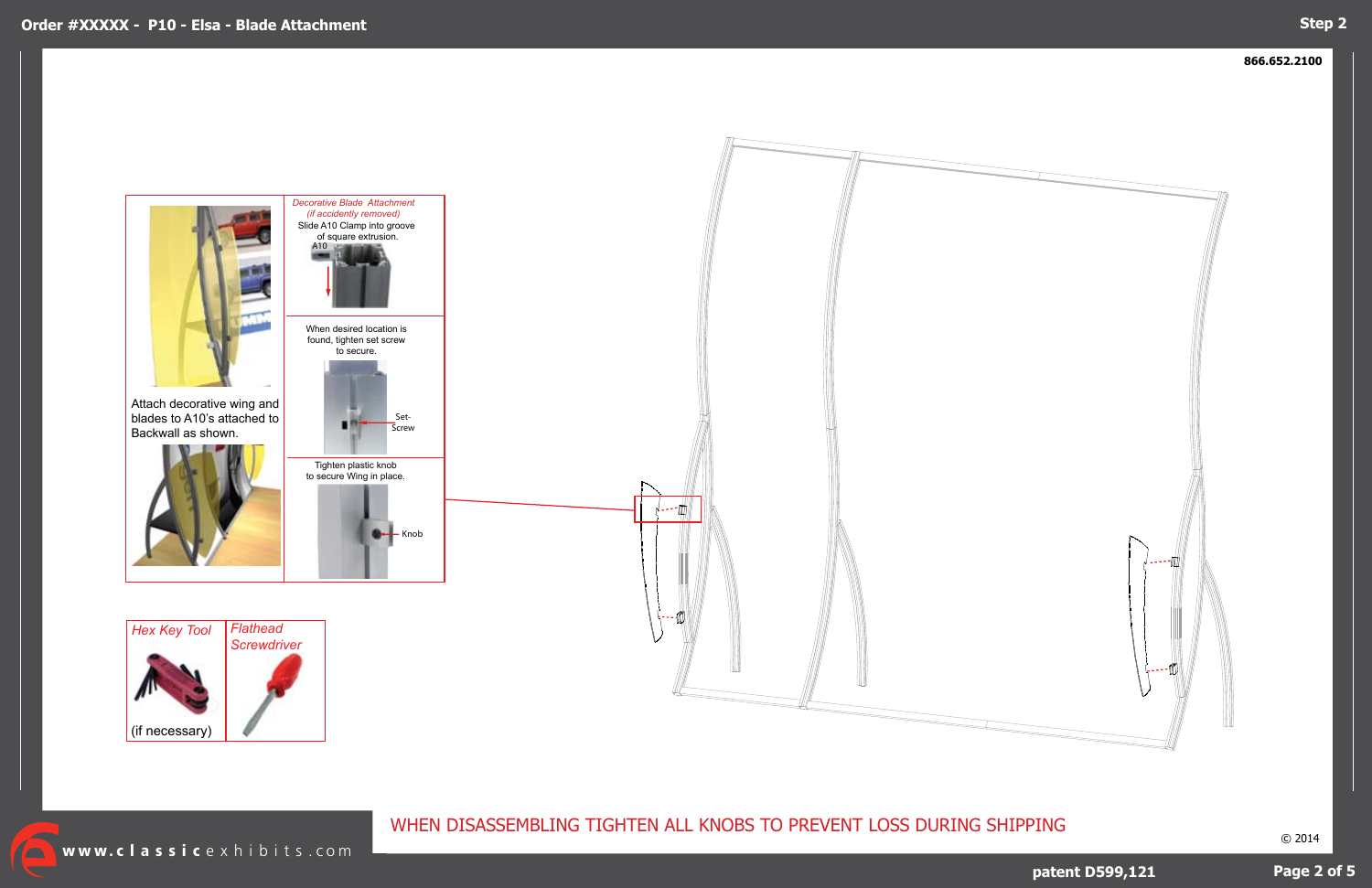### **866.652.2100**



© 2014

WHEN DISASSEMBLING TIGHTEN ALL KNOBS TO PREVENT LOSS DURING SHIPPING

www.classicexhibits.com

## **Page 3 of 5**

## **patent D599,121**



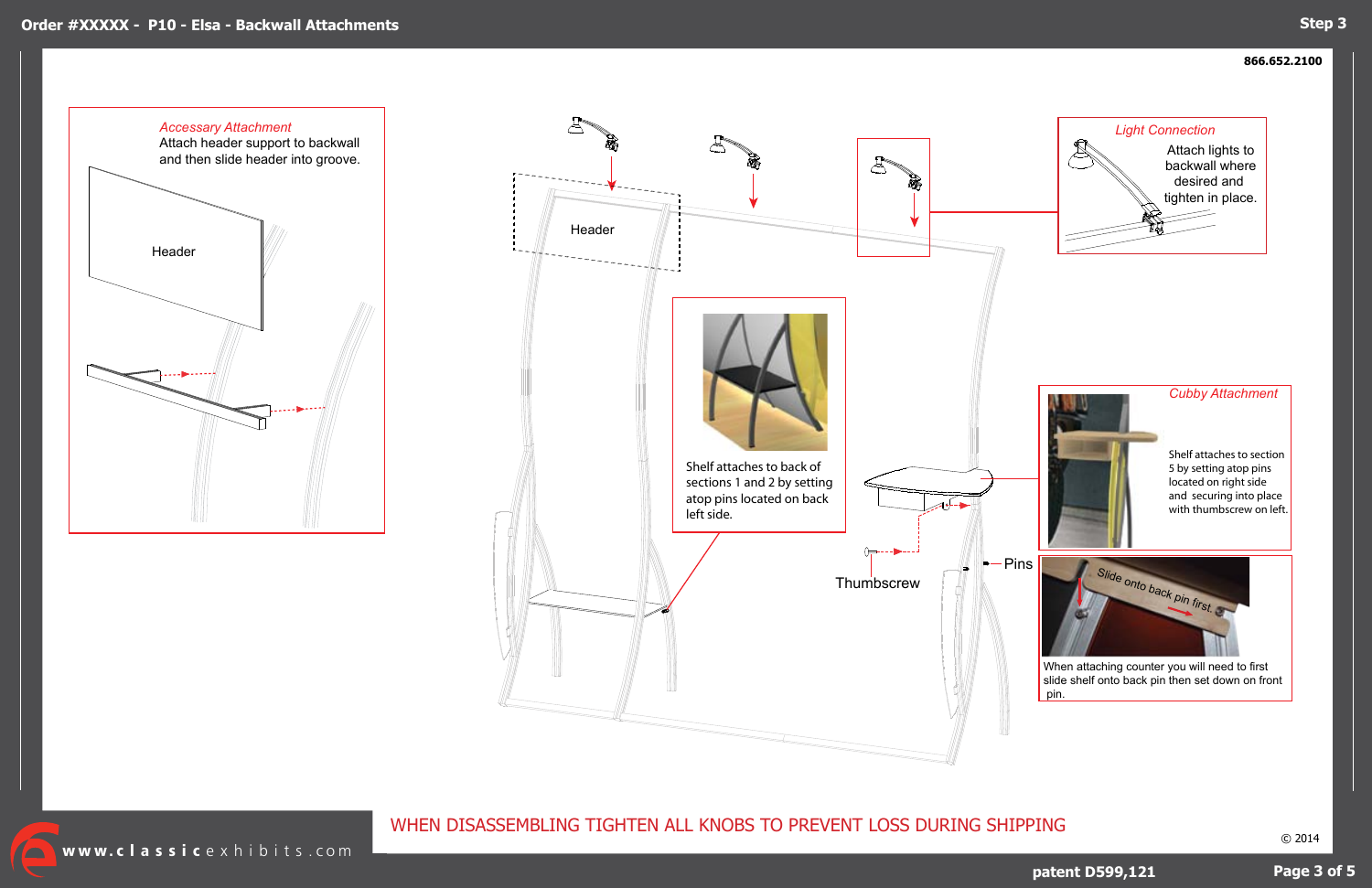### **866.652.2100**

# WHEN DISASSEMBLING TIGHTEN ALL KNOBS TO PREVENT LOSS DURING SHIPPING

**Page 4 of 5**

## **Step 4**

Steps:

- 1) Connect lower horizontal extrusion [C] between bottom of leg assemblies [A and B] as shown.
- 2) Insert Laminated infill into grooves of leg assemblies [A and B].
- 3) Attach extrusion door between leg assemblies [A and B] and on top of laminated infill.
- 4) Attach upper horizontal extrusion w/ door stopper [D] between leg assemblies [A and B], and set flush with top of legs [A and B].

| Description                         |
|-------------------------------------|
| Left Leg Assembly                   |
| <b>Right Leg Assembly</b>           |
| <b>Horizontal Extrusion</b>         |
| Horiontal Extrusion w/ Door Stopper |
|                                     |







**NOTE: Make sure the lock is flush with extrusion before tightening. If lock will not fully engage, gently rock lock and extrusion back and forth while turning knob until lock fully opens.**

Align with bottom of leg assemblies [A and B].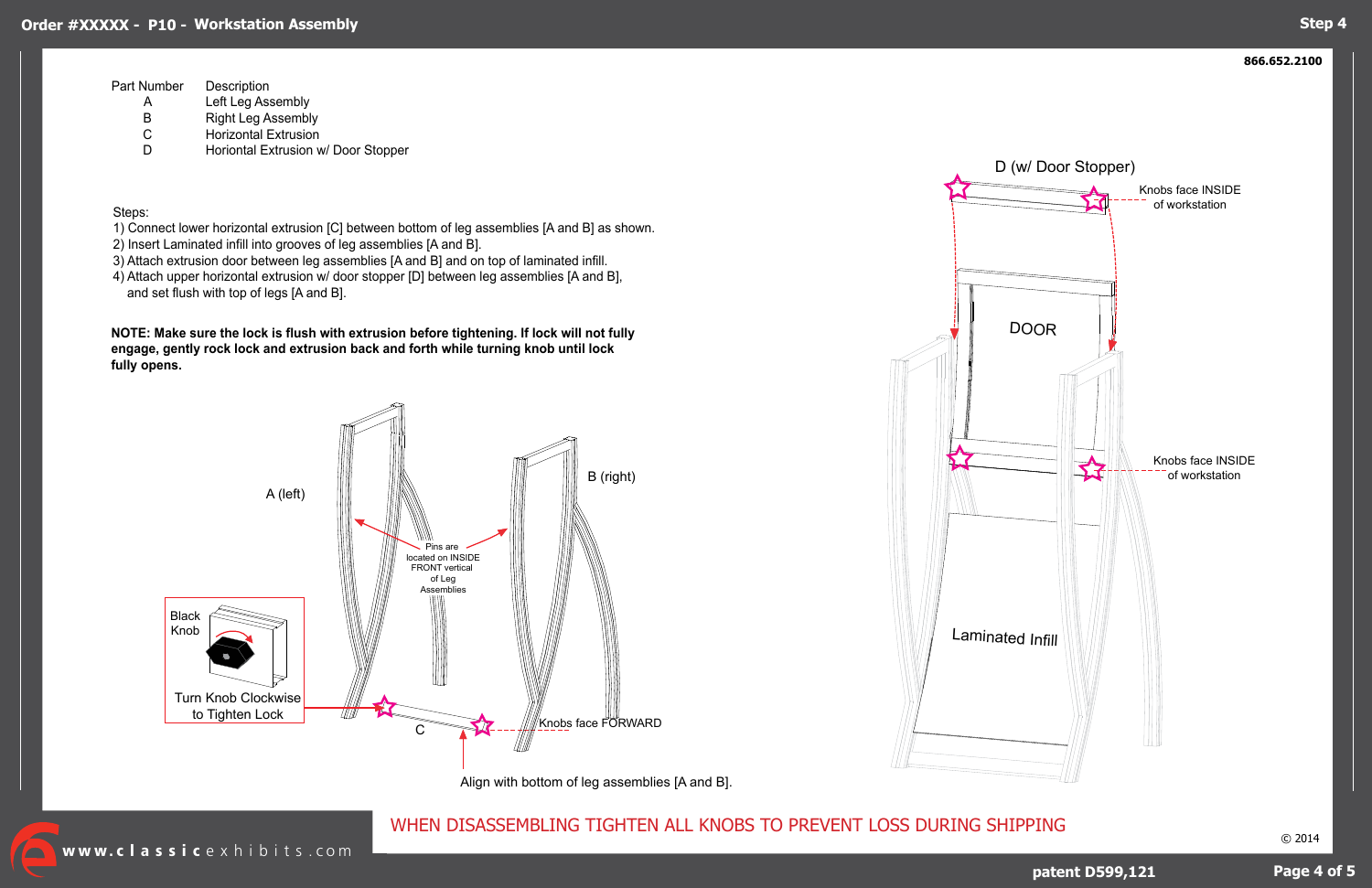### **866.652.2100**

© 2014

WHEN DISASSEMBLING TIGHTEN ALL KNOBS TO PREVENT LOSS DURING SHIPPING

## **Page 5 of 5**

## **Step 5**

**patent D599,121**

Steps:

1) Attach horizontal extrusion [E] between vertical leg assemblies [A and B] as shown below.

2) Insert Laminated infill into grooves of vertical leg assemblies [A and B].

| Part Number | Description |  |
|-------------|-------------|--|
|             |             |  |

3) Attach upper horizontal extrusion [F] between vertical leg assemblies [A and B] atop infill.

E Horizontal Extrusion

F Horizontal Extrusion

4) Place internal shelf into assembled pedestal atop pins..

5) Set Counter atop assembled pedestal and secure with Velcro straps attached to underside of top.

Place internal shelf into workstation then place counter atop assembled workstation.



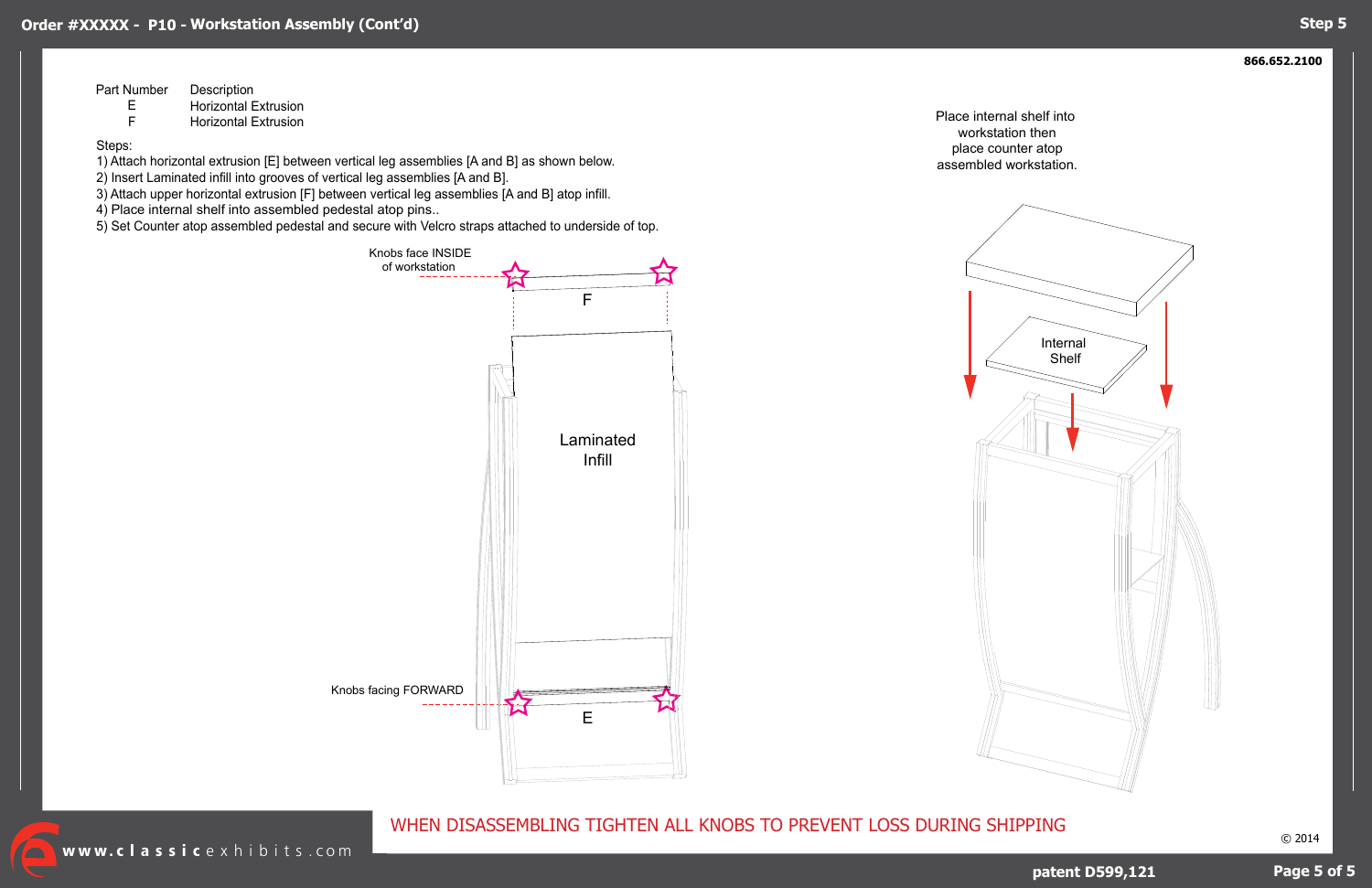$\sqrt{\phantom{a}}$ 

## **patent D599,121**



Vertical Connection Bar

## *Additional Items:*

- Setup Hardware
- Graphic
- (3) Lights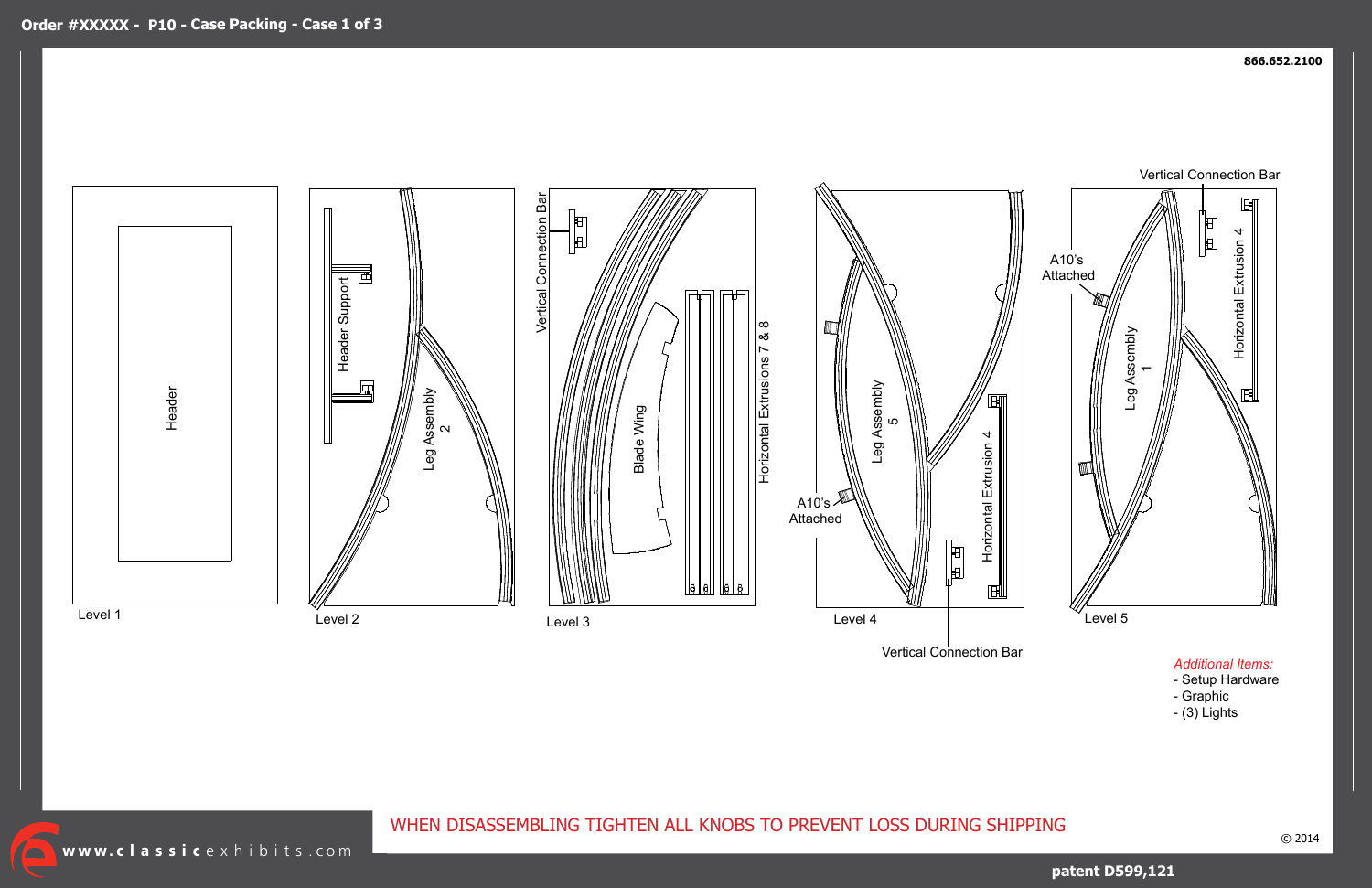$\sqrt{\phantom{a}}$ 

### **866.652.2100**

© 2014

WHEN DISASSEMBLING TIGHTEN ALL KNOBS TO PREVENT LOSS DURING SHIPPING

**patent D599,121**

Top View